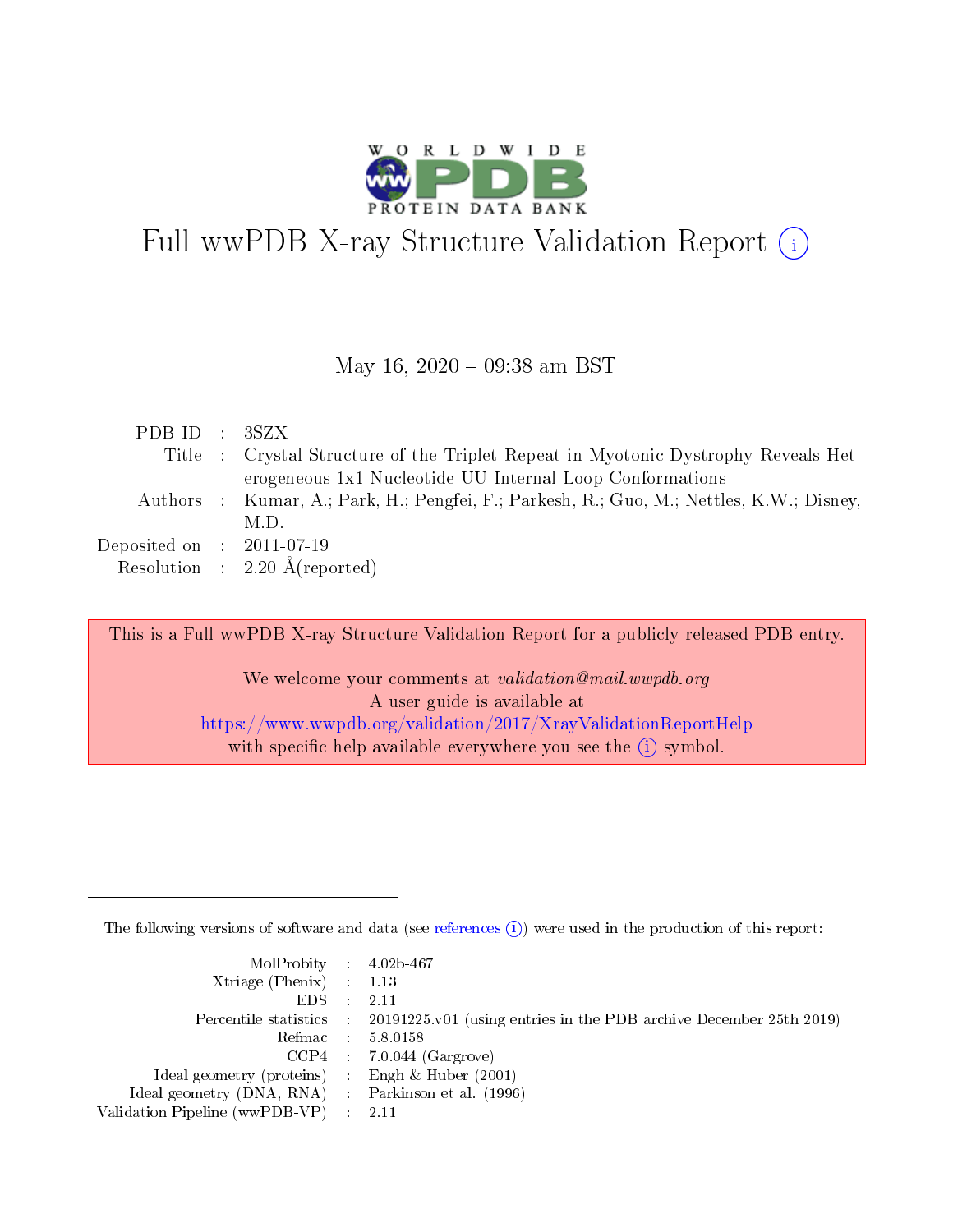# 1 [O](https://www.wwpdb.org/validation/2017/XrayValidationReportHelp#overall_quality)verall quality at a glance  $(i)$

The following experimental techniques were used to determine the structure: X-RAY DIFFRACTION

The reported resolution of this entry is 2.20 Å.

Percentile scores (ranging between 0-100) for global validation metrics of the entry are shown in the following graphic. The table shows the number of entries on which the scores are based.



Metric Whole archive  $(\#\text{Entries})$ Similar resolution  $(\#\text{Entries}, \, \text{resolution range}(\text{A}))$  $R_{free}$  130704  $4898 (2.20-2.20)$ Clashscore | 141614 5594 (2.20-2.20) RSRZ outliers | 127900 1200 4800 (2.20-2.20) RNA backbone | 3102 | 1032 (2.60-1.80)

The table below summarises the geometric issues observed across the polymeric chains and their fit to the electron density. The red, orange, yellow and green segments on the lower bar indicate the fraction of residues that contain outliers for  $\geq=3$ , 2, 1 and 0 types of geometric quality criteria respectively. A grey segment represents the fraction of residues that are not modelled. The numeric value for each fraction is indicated below the corresponding segment, with a dot representing fractions  $\epsilon = 5\%$  The upper red bar (where present) indicates the fraction of residues that have poor fit to the electron density. The numeric value is given above the bar.

|  | $\text{Mol} \mid \text{Chain} \mid \text{Length}$ | Quality of chain |     |     |  |  |  |  |
|--|---------------------------------------------------|------------------|-----|-----|--|--|--|--|
|  | 19                                                | 5%<br>42%        | 47% | 5%  |  |  |  |  |
|  | 19                                                | 84%              |     | 16% |  |  |  |  |

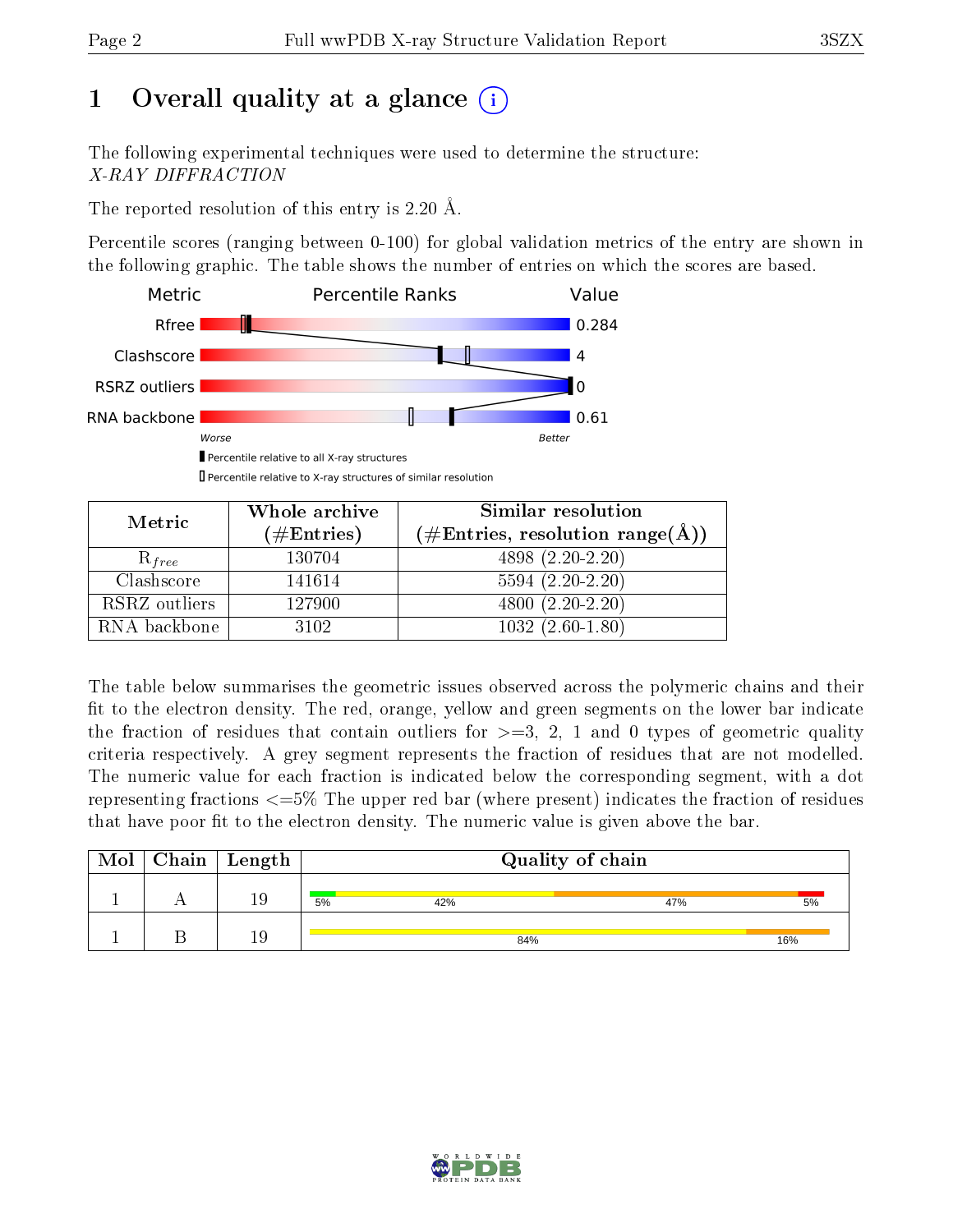# 2 Entry composition (i)

There are 2 unique types of molecules in this entry. The entry contains 1258 atoms, of which 408 are hydrogens and 0 are deuteriums.

In the tables below, the ZeroOcc column contains the number of atoms modelled with zero occupancy, the AltConf column contains the number of residues with at least one atom in alternate conformation and the Trace column contains the number of residues modelled with at most 2 atoms.

 Molecule 1 is a RNA chain called RNA (5'-R(P\*UP\*UP\*GP\*GP\*GP\*CP\*CP\*UP\*GP\*CP  $*UP*GP*CP*UP*GP*GP*UP*CP*CP*CP*C$ )-3').

| Mol | $\mid$ Chain $\mid$ Residues | Atoms                |     |                |      |     | ZeroOcc   AltConf   Trace |  |  |
|-----|------------------------------|----------------------|-----|----------------|------|-----|---------------------------|--|--|
|     | 19                           | Total C H N O<br>605 |     | 178 204 65 139 |      |     | 19                        |  |  |
|     | 19                           | Total C H N O<br>605 | 178 | 204            | - 65 | 139 | 19                        |  |  |

• Molecule 2 is water.

|  | $Mol$   Chain   Residues | Atoms               | $ZeroOcc \   \ AltConf \  $ |
|--|--------------------------|---------------------|-----------------------------|
|  | -26                      | Total O<br>26<br>26 |                             |
|  | 99                       | Total<br>99<br>22   |                             |

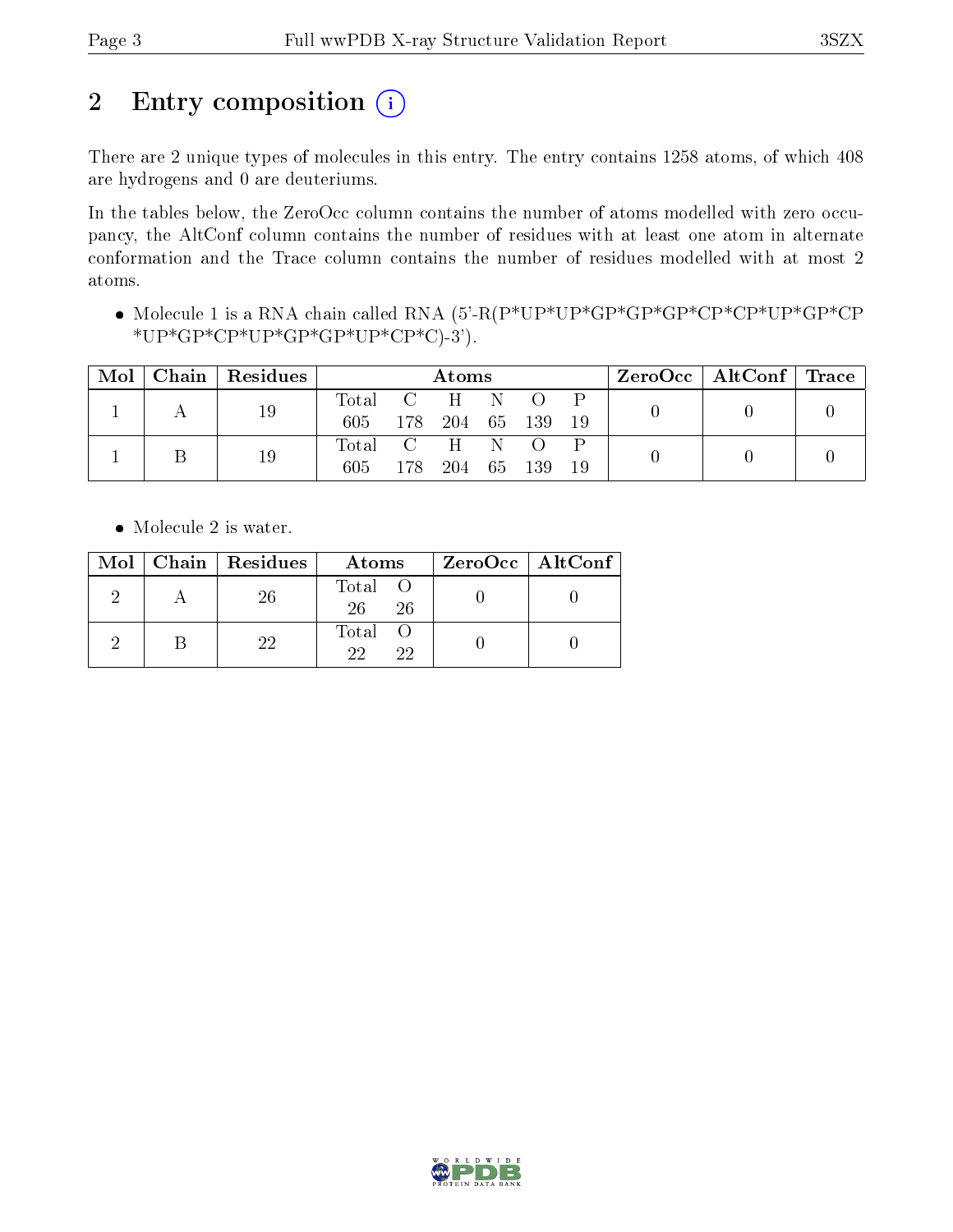## 3 Residue-property plots  $(i)$

These plots are drawn for all protein, RNA and DNA chains in the entry. The first graphic for a chain summarises the proportions of the various outlier classes displayed in the second graphic. The second graphic shows the sequence view annotated by issues in geometry and electron density. Residues are color-coded according to the number of geometric quality criteria for which they contain at least one outlier: green  $= 0$ , yellow  $= 1$ , orange  $= 2$  and red  $= 3$  or more. A red dot above a residue indicates a poor fit to the electron density (RSRZ  $> 2$ ). Stretches of 2 or more consecutive residues without any outlier are shown as a green connector. Residues present in the sample, but not in the model, are shown in grey.

• Molecule 1: RNA (5'-R(P\*UP\*UP\*GP\*GP\*GP\*CP\*CP\*UP\*GP\*CP\*UP\*GP\*CP\*UP\*GP\*G  $P*UP*CP*C-3'$ 

|                              | Chain A: $\frac{1}{5\%}$ | 42% | 47% | 5% |
|------------------------------|--------------------------|-----|-----|----|
| <b>588886888888888888888</b> |                          |     |     |    |

• Molecule 1: RNA (5'-R(P\*UP\*UP\*GP\*GP\*GP\*CP\*CP\*UP\*GP\*CP\*UP\*GP\*CP\*UP\*GP\*G  $P^*UP^*CP^*C$ -3')

| Chain<br>$\mathbf{R} \cdot$ | 84% | 16% |
|-----------------------------|-----|-----|
| 588388688888888888888       |     |     |

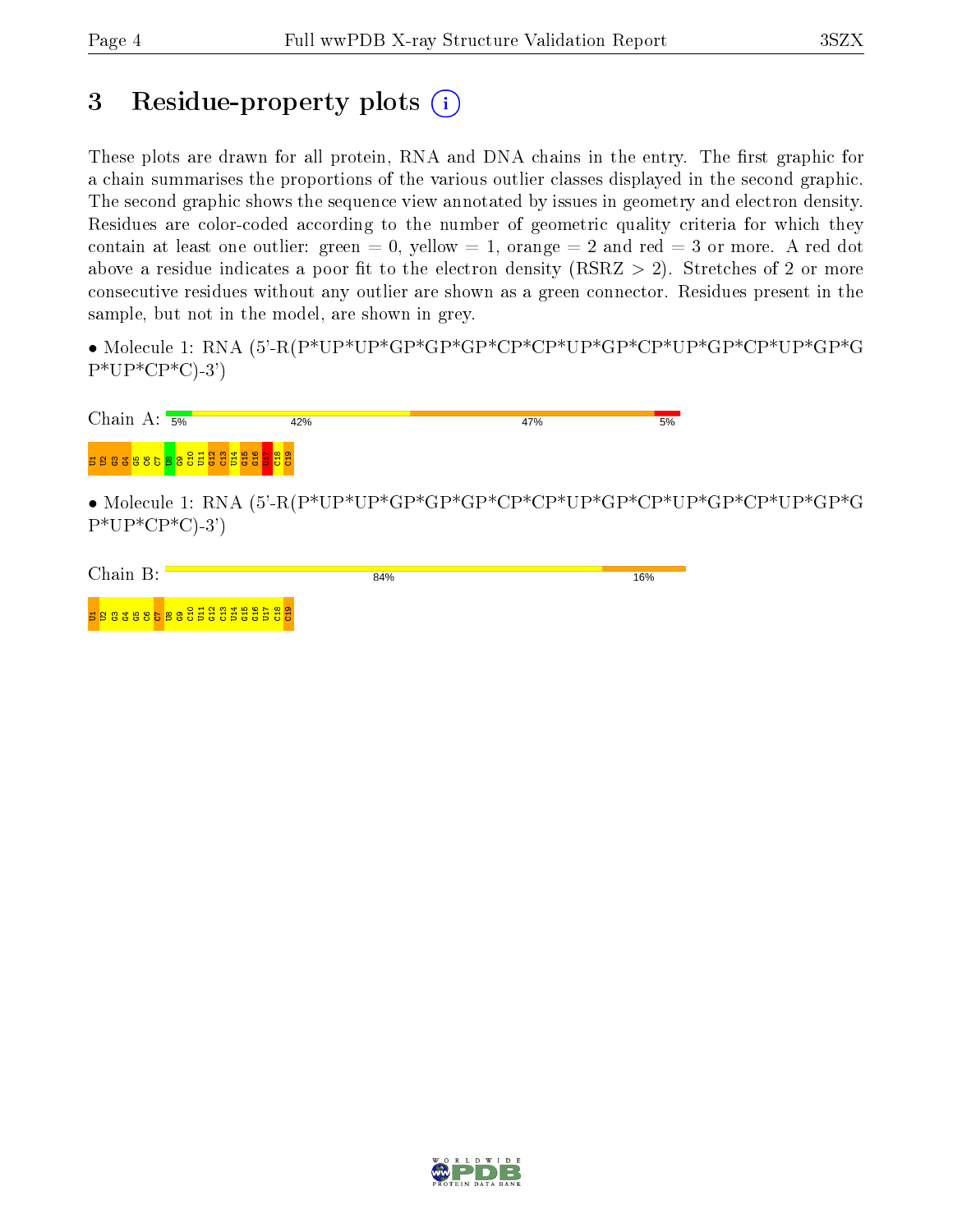# 4 Data and refinement statistics  $(i)$

| Property                                                             | Value                                             | Source     |
|----------------------------------------------------------------------|---------------------------------------------------|------------|
| Space group                                                          | $H_3$                                             | Depositor  |
| Cell constants                                                       | $39.51\text{\AA}$<br>$39.51\text{\AA}$<br>155.89Å |            |
| a, b, c, $\alpha$ , $\beta$ , $\gamma$                               | $90.00^\circ$<br>$120.00^\circ$<br>$90.00^\circ$  | Depositor  |
| Resolution $(A)$                                                     | 33.41<br>2.20<br>$\frac{1}{2}$                    | Depositor  |
|                                                                      | 33.42<br>$-2.20$                                  | <b>EDS</b> |
| % Data completeness                                                  | $91.1(33.41-2.20)$                                | Depositor  |
| (in resolution range)                                                | $92.1(33.42-2.20)$                                | <b>EDS</b> |
| $R_{merge}$                                                          | (Not available)                                   | Depositor  |
| $\mathrm{R}_{sym}$                                                   | (Not available)                                   | Depositor  |
| $\sqrt{I/\sigma}(I) > 1$                                             | $\overline{4.72}$ (at 2.20 Å)                     | Xtriage    |
| Refinement program                                                   | PHENIX (phenix.refine: 1.7 650)                   | Depositor  |
|                                                                      | $\overline{0.222}$ ,<br>0.271                     | Depositor  |
| $R, R_{free}$                                                        | 0.229<br>0.284                                    | DCC        |
| $R_{free}$ test set                                                  | 460 reflections $(10.06\%)$                       | wwPDB-VP   |
| Wilson B-factor $(A^2)$                                              | 31.1                                              | Xtriage    |
| Anisotropy                                                           | 0.347                                             | Xtriage    |
| Bulk solvent $k_{sol}(e/\mathring{A}^3)$ , $B_{sol}(\mathring{A}^2)$ | $0.30$ , 16.5                                     | <b>EDS</b> |
| L-test for twinning <sup>2</sup>                                     | $< L >$ = 0.53, $< L2$ > = 0.37                   | Xtriage    |
| Estimated twinning fraction                                          | $0.487$ for $-h-k,k,-1$                           | Xtriage    |
| $F_o, F_c$ correlation                                               | 0.97                                              | <b>EDS</b> |
| Total number of atoms                                                | 1258                                              | wwPDB-VP   |
| Average B, all atoms $(A^2)$                                         | 39.0                                              | wwPDB-VP   |

Xtriage's analysis on translational NCS is as follows: The analyses of the Patterson function reveals a significant off-origin peak that is  $39.49\%$  of the origin peak, indicating pseudo-translational symmetry. The chance of finding a peak of this or larger height randomly in a structure without pseudo-translational symmetry is equal to 3.1507e-04. The detected translational NCS is most likely also responsible for the elevated intensity ratio.

<sup>&</sup>lt;sup>2</sup>Theoretical values of  $\langle |L| \rangle$ ,  $\langle L^2 \rangle$  for acentric reflections are 0.5, 0.333 respectively for untwinned datasets, and 0.375, 0.2 for perfectly twinned datasets.



<span id="page-4-1"></span><span id="page-4-0"></span><sup>1</sup> Intensities estimated from amplitudes.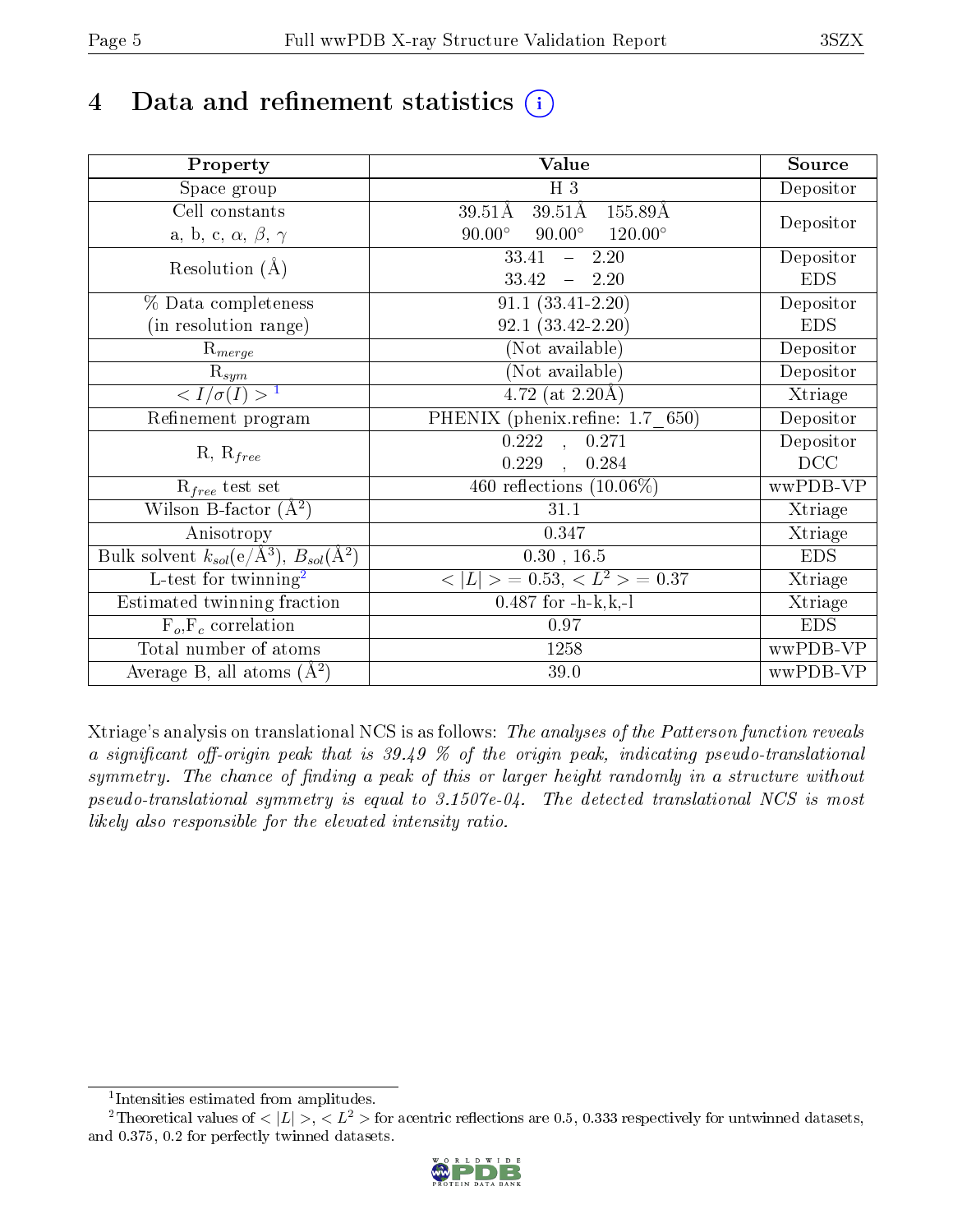# 5 Model quality  $(i)$

### 5.1 Standard geometry (i)

The Z score for a bond length (or angle) is the number of standard deviations the observed value is removed from the expected value. A bond length (or angle) with  $|Z| > 5$  is considered an outlier worth inspection. RMSZ is the root-mean-square of all Z scores of the bond lengths (or angles).

| Mol | Chain |      | Bond lengths    | Bond angles |                       |  |
|-----|-------|------|-----------------|-------------|-----------------------|--|
|     |       | RMSZ | # $ Z  > 5$     | RMSZ        | # $ Z  > 5$           |  |
|     |       | 2.70 | $31/445(7.0\%)$ | 2.98        | $72/691(10.4\%)$      |  |
|     | В     | 2.56 | $31/445(7.0\%)$ | 3.23        | $85/691$ (12.3%)      |  |
| AH  | АH    | 2.63 | $62/890(7.0\%)$ | 3.11        | $157/1382$ $(11.4\%)$ |  |

All (62) bond length outliers are listed below:

| Mol            | Chain                   | Res            | <b>Type</b>             | Atoms                     | Z     | Observed $(\AA)$ | $Ideal(\AA)$ |
|----------------|-------------------------|----------------|-------------------------|---------------------------|-------|------------------|--------------|
| $\mathbf{1}$   | $\bf{A}$                | 12             | $\mathbf G$             | $C6-N1$                   | 11.27 | 1.47             | $1.39\,$     |
| $\overline{1}$ | $\overline{B}$          | 16             | $\mathbf G$             | $C6-N1$                   | 11.18 | 1.47             | 1.39         |
| $\overline{1}$ | $\bf{A}$                | 3              | $\mathbf G$             | $C8-N7$                   | 10.71 | 1.37             | 1.30         |
| $\overline{1}$ | $\overline{\rm A}$      | $\overline{3}$ | $\overline{\mathrm{G}}$ | $\overline{C2-N3}$        | 10.52 | 1.41             | 1.32         |
| $\mathbf{1}$   | $\boldsymbol{B}$        | 9              | $\mathbf G$             | $C2-N3$                   | 10.07 | 1.40             | 1.32         |
| $\mathbf{1}$   | A                       | 15             | G                       | $C6-N1$                   | 9.49  | 1.46             | 1.39         |
| $\mathbf{1}$   | $\, {\bf B}$            | 15             | $\overline{G}$          | $\overline{\text{C6-N1}}$ | 9.17  | 1.46             | 1.39         |
| $\mathbf{1}$   | $\boldsymbol{A}$        | $\overline{7}$ | $\overline{\rm C}$      | $C5-C6$                   | 8.88  | 1.41             | 1.34         |
| $\mathbf{1}$   | $\boldsymbol{A}$        | $\overline{5}$ | $\mathbf G$             | $C8-N7$                   | 8.56  | 1.36             | 1.30         |
| $\mathbf 1$    | $\boldsymbol{A}$        | 3              | $\mathbf G$             | $C6-06$                   | 8.55  | 1.31             | 1.24         |
| $\mathbf{1}$   | $\boldsymbol{A}$        | 15             | $\overline{\mathrm{G}}$ | $\overline{\text{N1-C2}}$ | 8.44  | 1.44             | 1.37         |
| $\mathbf{1}$   | $\overline{A}$          | 11             | U                       | $N1-C2$                   | 8.43  | 1.46             | 1.38         |
| $\mathbf{1}$   | $\boldsymbol{B}$        | 16             | G                       | $\overline{C2-N3}$        | 8.39  | 1.39             | 1.32         |
| $\mathbf{1}$   | $\overline{B}$          | $\overline{5}$ | G                       | $N1-C2$                   | 8.33  | 1.44             | 1.37         |
| $\mathbf{1}$   | B                       | 10             | $\overline{\rm C}$      | $\overline{\text{N1-C6}}$ | 8.12  | 1.42             | 1.37         |
| $\mathbf{1}$   | B                       | 9              | G                       | $N1-C2$                   | 8.04  | 1.44             | 1.37         |
| $\mathbf 1$    | $\boldsymbol{A}$        | 3              | G                       | $C5-C4$                   | 8.03  | 1.44             | 1.38         |
| $\mathbf 1$    | $\boldsymbol{A}$        | $\overline{3}$ | $\overline{\mathrm{G}}$ | $C5-C6$                   | 7.88  | 1.50             | 1.42         |
| $\mathbf{1}$   | $\boldsymbol{A}$        | 16             | $\overline{G}$          | $C2-N3$                   | 7.82  | 1.39             | 1.32         |
| $\overline{1}$ | $\boldsymbol{A}$        | $\overline{4}$ | G                       | $N1-C2$                   | 7.74  | 1.44             | 1.37         |
| $\mathbf{1}$   | $\boldsymbol{A}$        | $\overline{7}$ | $\overline{\rm C}$      | $N1-C6$                   | 7.60  | 1.41             | 1.37         |
| $\mathbf 1$    | $\bf{A}$                | $\overline{4}$ | G                       | $C2-N3$                   | 7.50  | 1.38             | 1.32         |
| $\overline{1}$ | $\overline{\mathrm{B}}$ | 18             | $\overline{\rm C}$      | $\overline{\text{N1-C6}}$ | 7.35  | 1.41             | 1.37         |
| $\mathbf{1}$   | $\boldsymbol{B}$        | $\overline{2}$ | U                       | $C5-C6$                   | 7.33  | 1.40             | 1.34         |
| $\mathbf{1}$   | B                       | $\overline{2}$ | U                       | $C4-O4$                   | 7.31  | 1.29             | 1.23         |
| $\mathbf 1$    | $\boldsymbol{A}$        | 12             | $\overline{\mathrm{G}}$ | $\overline{C}$ 6-O6       | 7.26  | 1.30             | 1.24         |

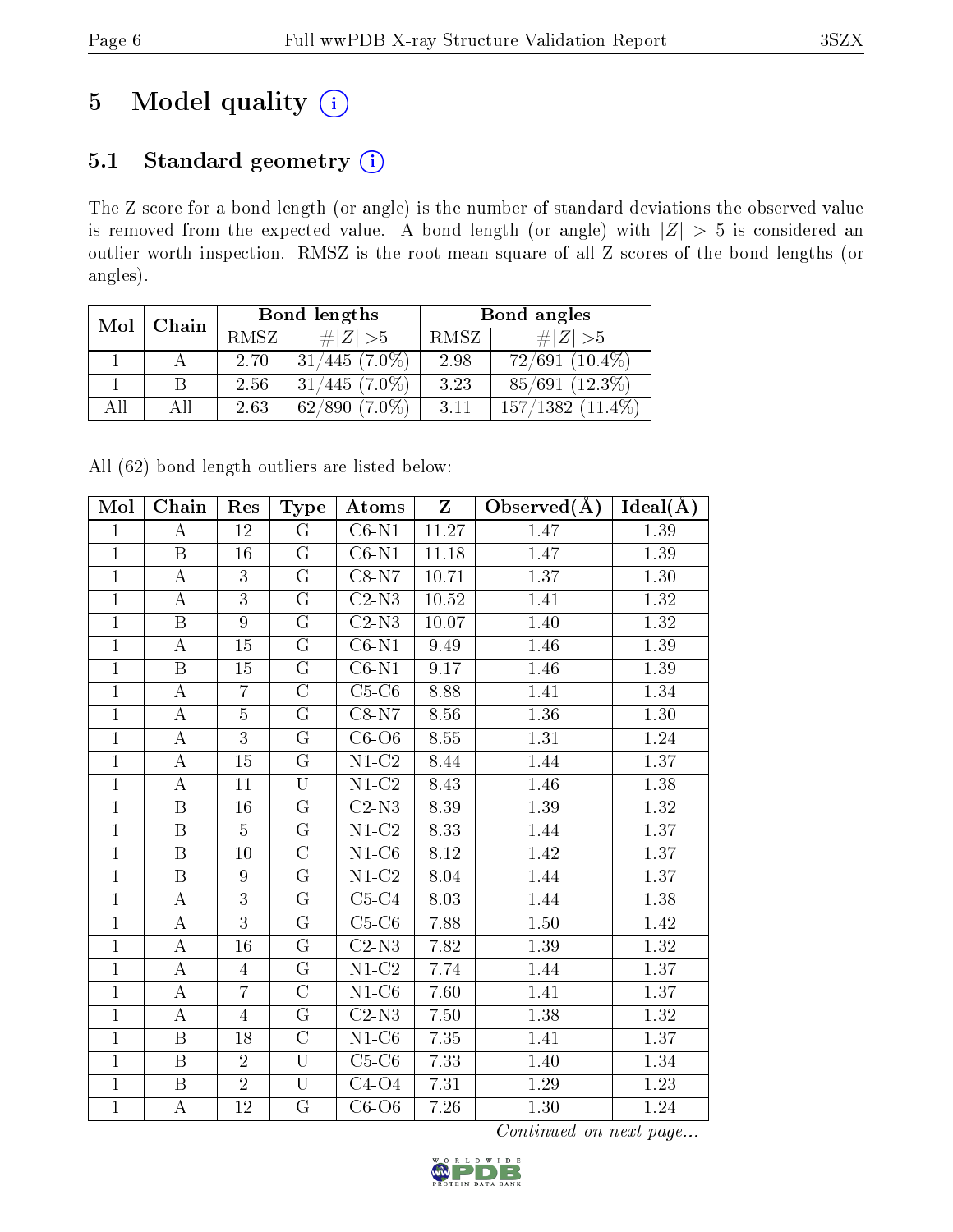| Mol            | Chain                   | Res             | <b>Type</b>             | Atoms                            | $\mathbf{Z}$ | Observed $(A)$    | Ideal $(A)$       |
|----------------|-------------------------|-----------------|-------------------------|----------------------------------|--------------|-------------------|-------------------|
| $\mathbf{1}$   | B                       | 9               | $\mathbf G$             | $N3-C4$                          | $-6.91$      | $\overline{1.30}$ | 1.35              |
| $\mathbf{1}$   | $\boldsymbol{B}$        | $\overline{2}$  | U                       | $N1-C2$                          | 6.90         | 1.44              | 1.38              |
| $\mathbf{1}$   | $\boldsymbol{A}$        | $\overline{5}$  | $\overline{G}$          | $\overline{\text{N1-C2}}$        | 6.88         | 1.43              | 1.37              |
| $\mathbf{1}$   | B                       | 16              | G                       | $N1-C2$                          | 6.87         | 1.43              | 1.37              |
| $\mathbf 1$    | $\, {\bf B}$            | 8               | $\mathbf U$             | $C5-C6$                          | 6.78         | 1.40              | 1.34              |
| $\mathbf{1}$   | $\boldsymbol{B}$        | 10              | $\overline{C}$          | $C4-C5$                          | 6.73         | 1.48              | 1.43              |
| $\mathbf{1}$   | $\boldsymbol{A}$        | 16              | G                       | $N7-C5$                          | 6.62         | 1.43              | 1.39              |
| $\mathbf{1}$   | $\boldsymbol{A}$        | $\overline{4}$  | $G\,$                   | $\overline{\text{C}6\text{-N1}}$ | 6.51         | 1.44              | 1.39              |
| $\mathbf{1}$   | $\, {\bf B}$            | 10              | $\mathcal{C}$           | $C5-C6$                          | 6.45         | 1.39              | 1.34              |
| $\mathbf{1}$   | $\bf{A}$                | 3               | G                       | $N9-C4$                          | 6.35         | 1.43              | 1.38              |
| $\mathbf{1}$   | $\bf{A}$                | 11              | $\overline{\mathrm{U}}$ | $C4-O4$                          | 6.33         | 1.28              | 1.23              |
| $\mathbf{1}$   | B                       | 3               | G                       | $N7-C5$                          | 6.20         | 1.43              | 1.39              |
| $\mathbf{1}$   | $\overline{A}$          | $\overline{5}$  | $\overline{G}$          | $N9-C4$                          | 6.20         | 1.43              | $1.38\,$          |
| $\mathbf{1}$   | $\bf{A}$                | 19              | $\mathcal{C}$           | $\overline{C2}$ -O <sub>2</sub>  | $-6.18$      | 1.18              | 1.24              |
| $\mathbf{1}$   | $\overline{\mathrm{B}}$ | 14              | $\overline{\mathrm{U}}$ | $C2-O2$                          | 6.17         | 1.27              | $\overline{1.22}$ |
| $\mathbf{1}$   | A                       | $\overline{7}$  | $\overline{C}$          | $C4-C5$                          | 6.09         | 1.47              | 1.43              |
| $\mathbf{1}$   | $\bf{A}$                | 16              | G                       | $N9-C4$                          | 6.08         | 1.42              | 1.38              |
| $\mathbf{1}$   | $\boldsymbol{B}$        | 9               | G                       | $C6-N1$                          | 5.95         | 1.43              | 1.39              |
| $\mathbf{1}$   | $\bf{A}$                | 12              | G                       | $\overline{\text{C2-N3}}$        | 5.87         | 1.37              | 1.32              |
| $\mathbf{1}$   | $\, {\bf B}$            | $\overline{7}$  | $\overline{\rm C}$      | $N1-C6$                          | 5.82         | 1.40              | 1.37              |
| $\mathbf{1}$   | B                       | $\mathbf{1}$    | U                       | $C2-N3$                          | 5.76         | 1.41              | 1.37              |
| $\mathbf{1}$   | $\, {\bf B}$            | $\overline{4}$  | G                       | $C6-N1$                          | 5.70         | 1.43              | 1.39              |
| $\mathbf{1}$   | $\boldsymbol{B}$        | $\overline{4}$  | G                       | $N1-C2$                          | 5.63         | 1.42              | 1.37              |
| $\mathbf{1}$   | $\boldsymbol{A}$        | $6\phantom{.}6$ | $\mathcal{C}$           | $\overline{C2}$ -O <sub>2</sub>  | $-5.57$      | 1.19              | 1.24              |
| $\mathbf{1}$   | B                       | $\overline{4}$  | G                       | $N3-C4$                          | 5.45         | 1.39              | 1.35              |
| $\mathbf{1}$   | $\bf{A}$                | $\overline{4}$  | G                       | $N7-C5$                          | 5.43         | 1.42              | 1.39              |
| $\overline{1}$ | $\boldsymbol{B}$        | $\overline{5}$  | G                       | $C2-N2$                          | 5.43         | 1.40              | 1.34              |
| $\mathbf{1}$   | $\boldsymbol{A}$        | $\mathfrak{Z}$  | ${\bf G}$               | $N7-C5$                          | 5.39         | 1.42              | 1.39              |
| $\mathbf{1}$   | B                       | 7               | $\mathcal{C}$           | $C4-C5$                          | 5.39         | 1.47              | 1.43              |
| $\mathbf{1}$   | B                       | 16              | G                       | $C2-N2$                          | 5.35         | 1.39              | 1.34              |
| $\mathbf{1}$   | А                       | 14              | U                       | $C2-N3$                          | 5.24         | 1.41              | 1.37              |
| $\mathbf{1}$   | $\boldsymbol{B}$        | 6               | $\overline{\rm C}$      | $N1-C6$                          | 5.18         | 1.40              | 1.37              |
| $\mathbf{1}$   | Β                       | $\overline{2}$  | U                       | $C1'$ -N1                        | 5.11         | 1.56              | 1.48              |
| $\mathbf{1}$   | А                       | 7               | $\overline{C}$          | $C2-O2$                          | 5.06         | 1.29              | 1.24              |
| $\mathbf{1}$   | B                       | $\overline{2}$  | U                       | $N1-C6$                          | 5.03         | 1.42              | 1.38              |
| $\mathbf{1}$   | $\mathbf{B}$            | 8               | U                       | $N1-C2$                          | 5.01         | 1.43              | 1.38              |

All (157) bond angle outliers are listed below:

| Mol | Chain   $\text{Res}$   $\text{Type}$ |  | Atoms      |            | Observed( $^{\circ}$ )   Ideal( $^{\circ}$ ) |            |
|-----|--------------------------------------|--|------------|------------|----------------------------------------------|------------|
|     |                                      |  | $C5-C6-O6$ | -15.44     | 119.34                                       | $128.60\,$ |
|     |                                      |  | $C5-C6-O6$ | $ -14.76 $ | 119.74                                       | 128.60     |

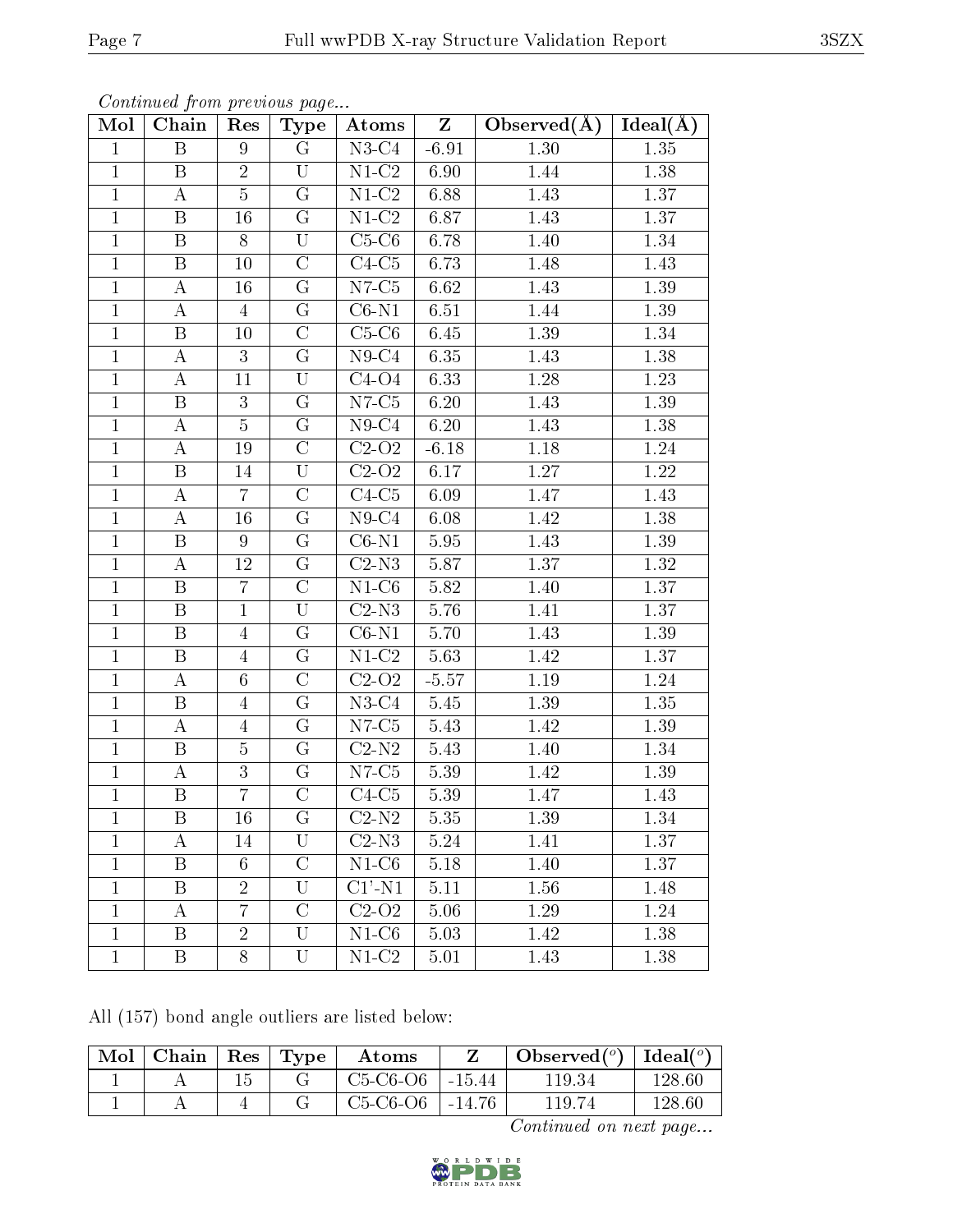| Mol            | Chain                   | Res             | <b>Type</b>             | Atoms                         | $Z_{\parallel}$ | Observed $\binom{o}{0}$ | Ideal $\overline{(\begin{smallmatrix}o\\c\end{smallmatrix})}$ |
|----------------|-------------------------|-----------------|-------------------------|-------------------------------|-----------------|-------------------------|---------------------------------------------------------------|
| $\mathbf 1$    | А                       | $\overline{4}$  | G                       | $\overline{\text{N9-C4-C5}}$  | $-14.21$        | 99.72                   | 105.40                                                        |
| $\mathbf{1}$   | A                       | 15              | G                       | $N1-C6-O6$                    | 13.96           | 128.28                  | 119.90                                                        |
| $\mathbf{1}$   | А                       | $\overline{4}$  | G                       | $C8-N9-C4$                    | 13.80           | 111.92                  | 106.40                                                        |
| $\mathbf{1}$   | B                       | 16              | G                       | $C5-C6-O6$                    | $-13.21$        | 120.68                  | 128.60                                                        |
| $\mathbf{1}$   | $\overline{\mathrm{B}}$ | $\overline{2}$  | $\overline{\mathrm{U}}$ | $N3-C2-O2$                    | $-13.06$        | 113.06                  | 122.20                                                        |
| $\mathbf{1}$   | B                       | $\overline{2}$  | U                       | $C5-C4-O4$                    | 12.55           | 133.43                  | 125.90                                                        |
| $\mathbf{1}$   | $\boldsymbol{A}$        | 11              | U                       | N3-C2-O2                      | $-12.53$        | 113.43                  | 122.20                                                        |
| $\mathbf{1}$   | $\, {\bf B}$            | 8               | U                       | $N3-C2-O2$                    | $-12.35$        | 113.55                  | 122.20                                                        |
| $\mathbf{1}$   | А                       | 3               | $\mathbf G$             | $\overline{\text{N9-C}}$ 4-C5 | 11.70           | 110.08                  | 105.40                                                        |
| $\mathbf 1$    | $\, {\bf B}$            | $\overline{3}$  | $\mathbf G$             | $N1-C6-O6$                    | $-11.59$        | 112.95                  | 119.90                                                        |
| $\mathbf{1}$   | А                       | $\sqrt{2}$      | U                       | $N1-C2-N3$                    | 11.44           | 121.76                  | 114.90                                                        |
| $\mathbf{1}$   | B                       | 7               | $\overline{C}$          | $N1-C2-O2$                    | 11.13           | 125.58                  | 118.90                                                        |
| $\mathbf{1}$   | $\boldsymbol{B}$        | $\overline{2}$  | U                       | $C6-N1-C2$                    | $-10.77$        | 114.54                  | 121.00                                                        |
| $\mathbf{1}$   | B                       | 3               | $\rm G$                 | $C5-C6-O6$                    | 10.60           | 134.96                  | 128.60                                                        |
| $\mathbf{1}$   | $\boldsymbol{B}$        | 6               | $\overline{\rm C}$      | $C2-N3-C4$                    | 10.59           | 125.20                  | 119.90                                                        |
| $\mathbf{1}$   | $\boldsymbol{B}$        | 8               | U                       | $N1-C2-N3$                    | 10.47           | 121.18                  | 114.90                                                        |
| $\mathbf{1}$   | B                       | 9               | $\mathbf G$             | $C5-C6-O6$                    | $-10.45$        | 122.33                  | 128.60                                                        |
| $\mathbf{1}$   | B                       | $\overline{7}$  | $\overline{C}$          | N3-C2-O2                      | $-10.43$        | 114.60                  | 121.90                                                        |
| $\mathbf{1}$   | $\boldsymbol{B}$        | 15              | $\mathbf G$             | $\overline{\text{N3-C2-N2}}$  | $-10.40$        | 112.62                  | 119.90                                                        |
| $\mathbf{1}$   | $\boldsymbol{B}$        | $\overline{7}$  | $\overline{\rm C}$      | $\overline{\text{N3-C4-N4}}$  | $-10.39$        | 110.73                  | 118.00                                                        |
| $\mathbf{1}$   | A                       | $\overline{4}$  | $\mathbf G$             | $N1-C6-O6$                    | 10.28           | 126.07                  | 119.90                                                        |
| $\mathbf{1}$   | $\boldsymbol{B}$        | $\overline{2}$  | U                       | $N1-C2-N3$                    | 10.23           | 121.04                  | 114.90                                                        |
| $\mathbf{1}$   | B                       | 15              | $\mathbf G$             | $N1-C6-O6$                    | 10.23           | 126.04                  | 119.90                                                        |
| $\mathbf{1}$   | $\overline{\mathrm{B}}$ | $\overline{3}$  | $\overline{\mathrm{G}}$ | $C6-C5-N7$                    | 10.22           | 136.53                  | 130.40                                                        |
| $\mathbf{1}$   | А                       | 3               | $\mathbf G$             | $C8-N9-C4$                    | $-10.14$        | 102.34                  | 106.40                                                        |
| $\mathbf{1}$   | $\boldsymbol{B}$        | $6\phantom{.}6$ | $\overline{C}$          | $C5-C4-N4$                    | 10.12           | 127.28                  | 120.20                                                        |
| $\mathbf{1}$   | $\, {\bf B}$            | 12              | $\mathbf G$             | $N3-C2-N2$                    | $-10.01$        | 112.89                  | 119.90                                                        |
| $\mathbf{1}$   | $\boldsymbol{B}$        | 19              | $\overline{\rm C}$      | $C5-C6-N1$                    | 9.99            | 126.00                  | 121.00                                                        |
| $\overline{1}$ | $\boldsymbol{B}$        | $\overline{9}$  | $\overline{\mathrm{G}}$ | $N1-C6-O6$                    | 9.96            | 125.88                  | 119.90                                                        |
| $\mathbf{1}$   | A                       | 11              | U                       | $C2-N1-C1'$                   | 9.94            | 129.62                  | 117.70                                                        |
| 1              | Α                       | 12              | G                       | $N1-C6-O6$                    | 9.84            | 125.81                  | 119.90                                                        |
| $\mathbf{1}$   | $\boldsymbol{B}$        | 12              | $\rm G$                 | $N1-C2-N2$                    | 9.80            | 125.02                  | 116.20                                                        |
| $\mathbf{1}$   | А                       | 3               | G                       | $C5-C6-O6$                    | 9.74            | 134.45                  | 128.60                                                        |
| $\mathbf{1}$   | $\mathbf B$             | 18              | $\overline{\rm C}$      | $\overline{\text{N1-C2-O2}}$  | 9.71            | 124.73                  | 118.90                                                        |
| $\mathbf{1}$   | A                       | 3               | G                       | $N1-C6-O6$                    | $-9.63$         | 114.12                  | 119.90                                                        |
| $\mathbf{1}$   | B                       | 13              | $\rm C$                 | $C6-N1-C2$                    | $-9.63$         | 116.45                  | 120.30                                                        |
| $\mathbf{1}$   | B                       | 15              | G                       | $N9-C4-C5$                    | 9.34            | 109.14                  | 105.40                                                        |
| $\mathbf{1}$   | Α                       | 3               | $G\$                    | $\overline{\text{C4}}$ -C5-N7 | $-9.29$         | 107.09                  | 110.80                                                        |
| $\mathbf{1}$   | $\boldsymbol{B}$        | 3               | G                       | $N3-C4-N9$                    | $-9.26$         | 120.44                  | 126.00                                                        |
| $\mathbf{1}$   | A                       | 11              | U                       | $C6-N1-C2$                    | $-9.22$         | 115.47                  | 121.00                                                        |
| $\mathbf{1}$   | B                       | 19              | $\mathcal{C}$           | $C6-N1-C2$                    | $-9.05$         | 116.68                  | 120.30                                                        |
| $\mathbf{1}$   | B                       | 17              | U                       | $C5-C4-O4$                    | $-8.91$         | 120.55                  | 125.90                                                        |

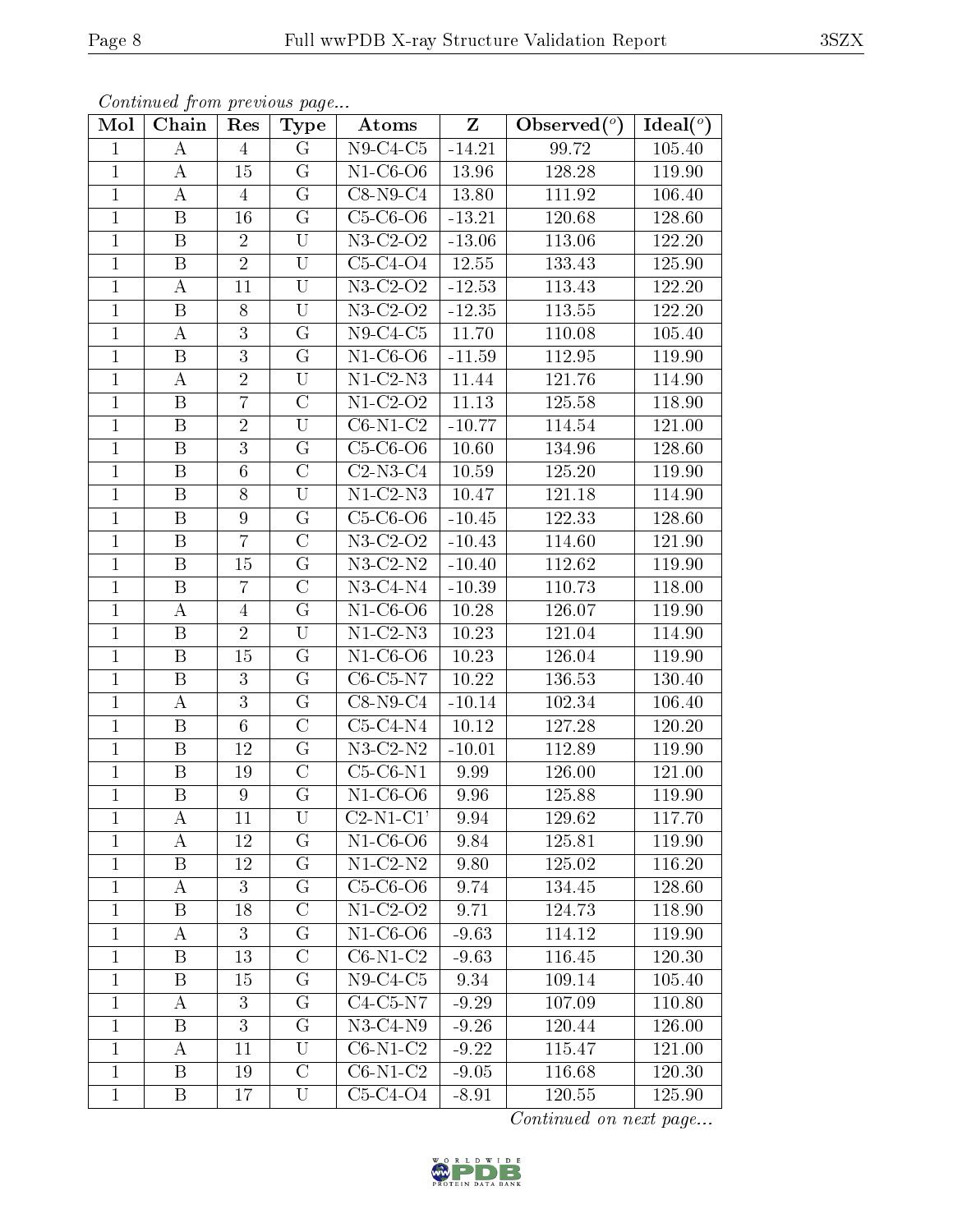| Mol            | Chain                   | Res             | <b>Type</b>        | Atoms                         | $Z_{\parallel}$ | Observed $\overline{(^{\circ})}$ | Ideal $(°)$ |
|----------------|-------------------------|-----------------|--------------------|-------------------------------|-----------------|----------------------------------|-------------|
| $\mathbf{1}$   | B                       | 16              | $\mathbf G$        | $N1-C6-O6$                    | 8.91            | 125.25                           | 119.90      |
| $\mathbf{1}$   | $\boldsymbol{A}$        | 2               | U                  | $C6-N1-C2$                    | $-8.84$         | 115.69                           | 121.00      |
| $\mathbf{1}$   | $\overline{\mathbf{B}}$ | 18              | $\overline{\rm C}$ | $N3-C2-O2$                    | $-8.80$         | 115.74                           | 121.90      |
| $\mathbf{1}$   | $\boldsymbol{B}$        | 15              | $\rm G$            | $C4-C5-N7$                    | $-8.76$         | 107.30                           | 110.80      |
| $\mathbf{1}$   | $\overline{\mathrm{B}}$ | $\,6\,$         | $\overline{\rm C}$ | $N3-C4-N4$                    | $-8.35$         | 112.16                           | 118.00      |
| $\mathbf{1}$   | А                       | 16              | G                  | $C6-N1-C2$                    | $-8.32$         | 120.11                           | 125.10      |
| $\mathbf{1}$   | $\boldsymbol{A}$        | 11              | U                  | $N1-C2-O2$                    | 8.20            | 128.54                           | 122.80      |
| $\mathbf{1}$   | $\, {\bf B}$            | $\sqrt{3}$      | ${\bf G}$          | $N3-C4-C5$                    | 8.19            | 132.69                           | 128.60      |
| $\mathbf{1}$   | $\boldsymbol{B}$        | 11              | U                  | $N1-C2-O2$                    | $-8.15$         | 117.10                           | 122.80      |
| $\mathbf{1}$   | А                       | 19              | $\overline{C}$     | $C2-N3-C4$                    | $-8.05$         | 115.87                           | 119.90      |
| $\mathbf{1}$   | $\boldsymbol{B}$        | $\overline{5}$  | $\overline{G}$     | $N3-C4-N9$                    | $-7.93$         | 121.24                           | 126.00      |
| $\mathbf{1}$   | $\boldsymbol{B}$        | $\overline{7}$  | $\overline{\rm C}$ | $C5-C4-N4$                    | 7.87            | 125.71                           | 120.20      |
| $\mathbf{1}$   | $\boldsymbol{B}$        | 17              | U                  | $N3-C4-O4$                    | 7.81            | 124.87                           | 119.40      |
| $\mathbf{1}$   | $\, {\bf B}$            | $\mathbf{3}$    | G                  | $C4-C5-C6$                    | $-7.75$         | 114.15                           | 118.80      |
| $\mathbf{1}$   | $\boldsymbol{B}$        | $\overline{2}$  | U                  | $C6-N1-C1'$                   | 7.66            | 131.92                           | 121.20      |
| $\mathbf{1}$   | $\, {\bf B}$            | 16              | $\mathbf G$        | $N1-C2-N3$                    | $-7.62$         | 119.33                           | 123.90      |
| $\mathbf{1}$   | А                       | $6\phantom{.}6$ | $\overline{\rm C}$ | $\overline{\text{C6-N}}$ 1-C2 | $-7.61$         | 117.26                           | 120.30      |
| $\mathbf{1}$   | A                       | $\sqrt{2}$      | U                  | $C2-N3-C4$                    | $-7.60$         | 122.44                           | 127.00      |
| $\mathbf{1}$   | $\boldsymbol{B}$        | 8               | U                  | $C6-N1-C2$                    | $-7.58$         | 116.45                           | 121.00      |
| $\mathbf{1}$   | А                       | $\overline{7}$  | $\overline{\rm C}$ | $C2-N3-C4$                    | 7.48            | 123.64                           | 119.90      |
| $\mathbf{1}$   | А                       | $\overline{4}$  | G                  | $\overline{N}$ 3-C4-N9        | 7.45            | 130.47                           | 126.00      |
| $\overline{1}$ | $\boldsymbol{A}$        | $\overline{7}$  | $\overline{\rm C}$ | $C4-C5-C6$                    | $-7.45$         | 113.67                           | 117.40      |
| $\mathbf{1}$   | $\boldsymbol{A}$        | $\overline{7}$  | $\mathcal{C}$      | $N3$ -C4- $N4$                | $-7.30$         | 112.89                           | 118.00      |
| $\mathbf{1}$   | $\boldsymbol{A}$        | 12              | $\overline{G}$     | $C5-C6-O6$                    | $-7.26$         | 124.25                           | 128.60      |
| $\mathbf{1}$   | B                       | 12              | G                  | $C2-N3-C4$                    | 7.22            | 115.51                           | 111.90      |
| $\mathbf{1}$   | $\overline{B}$          | $\overline{5}$  | G                  | $N1-C2-N2$                    | 7.07            | 122.56                           | 116.20      |
| $\mathbf{1}$   | $\, {\bf B}$            | 18              | $\overline{\rm C}$ | $N3-C4-N4$                    | $-6.88$         | 113.18                           | 118.00      |
| $\mathbf{1}$   | А                       | 3               | G                  | $N3-C4-C5$                    | $-6.88$         | 125.16                           | 128.60      |
| $\mathbf{1}$   | А                       | 16              | G                  | $C5-C6-N1$                    | 6.86            | 114.93                           | 111.50      |
| $\mathbf 1$    | А                       | $\overline{4}$  | $\mathbf G$        | $C4-C5-N7$                    | 6.82            | 113.53                           | 110.80      |
| $\mathbf{1}$   | A                       | 19              | $\rm C$            | $N3-C2-O2$                    | $-6.82$         | 117.13                           | 121.90      |
| $\mathbf{1}$   | Α                       | 18              | $\overline{C}$     | $C2-N3-C4$                    | 6.81            | 123.31                           | 119.90      |
| $\mathbf{1}$   | Β                       | 8               | U                  | $N3-C4-O4$                    | $-6.76$         | 114.66                           | 119.40      |
| $\mathbf{1}$   | B                       | 15              | G                  | $\overline{N1-C2 N2}$         | 6.75            | 122.28                           | 116.20      |
| $\mathbf{1}$   | $\boldsymbol{B}$        | 11              | U                  | $C5-C4-O4$                    | $-6.73$         | 121.86                           | 125.90      |
| $\mathbf 1$    | А                       | 6               | $\overline{C}$     | $C5-C4-N4$                    | 6.71            | 124.90                           | 120.20      |
| $\mathbf{1}$   | $\boldsymbol{B}$        | 4               | $G\$               | $C4-N9-C1'$                   | $-6.69$         | 117.80                           | 126.50      |
| $\mathbf{1}$   | Β                       | 4               | $\rm G$            | $N3-C4-C5$                    | 6.66            | 131.93                           | 128.60      |
| $\mathbf{1}$   | B                       | $\overline{4}$  | G                  | $N3-C4-N9$                    | $-6.65$         | 122.01                           | 126.00      |
| $\mathbf{1}$   | B                       | 10              | $\rm C$            | $C6-N1-C2$                    | 6.65            | 122.96                           | 120.30      |
| $\mathbf{1}$   | $\, {\bf B}$            | 19              | $\overline{\rm C}$ | $N3-C4-C5$                    | $-6.61$         | 119.26                           | 121.90      |
| $\mathbf{1}$   | A                       | 16              | $\mathbf G$        | $C4-C5-N7$                    | $-6.58$         | 108.17                           | 110.80      |

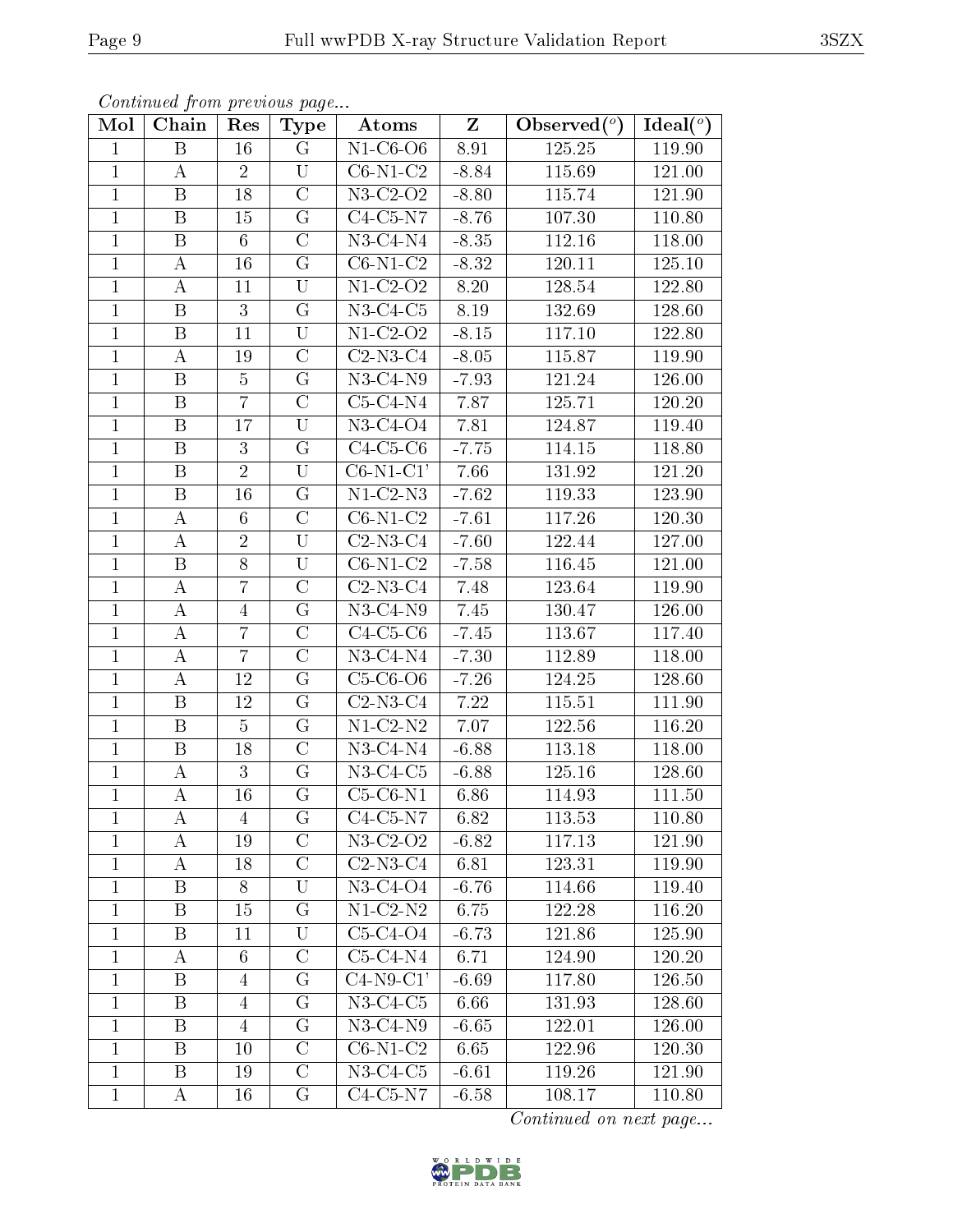| Mol            | Chain                   | Res             | <b>Type</b>             | Atoms                         | $\mathbf{Z}$ | Observed $\overline{(^{\circ})}$ | Ideal $(°)$ |
|----------------|-------------------------|-----------------|-------------------------|-------------------------------|--------------|----------------------------------|-------------|
| $\mathbf{1}$   | $\boldsymbol{B}$        | 16              | $\mathbf G$             | $N9-C4-C5$                    | $-6.54$      | 102.78                           | 105.40      |
| $\mathbf{1}$   | B                       | 15              | G                       | $C8-N9-C4$                    | $-6.53$      | 103.79                           | 106.40      |
| $\mathbf{1}$   | $\overline{\mathrm{B}}$ | 15              | $\overline{G}$          | $C5-C6-O6$                    | $-6.53$      | 124.68                           | 128.60      |
| $\mathbf{1}$   | А                       | 19              | $\mathcal{C}$           | $N1-C2-N3$                    | 6.50         | 123.75                           | 119.20      |
| $\mathbf{1}$   | $\overline{\mathrm{B}}$ | $\overline{5}$  | $\overline{G}$          | $N9-C4-C5$                    | 6.46         | 107.98                           | 105.40      |
| $\mathbf{1}$   | А                       | 10              | $\mathcal{C}$           | $N3-C4-C5$                    | $-6.41$      | 119.33                           | 121.90      |
| $\mathbf{1}$   | B                       | 12              | G                       | $N9-C4-C5$                    | 6.41         | 107.96                           | 105.40      |
| $\mathbf 1$    | $\boldsymbol{B}$        | 9               | G                       | $C2-N3-C4$                    | 6.38         | 115.09                           | 111.90      |
| $\mathbf{1}$   | А                       | 19              | $\mathcal{C}$           | $C6-N1-C2$                    | $-6.38$      | 117.75                           | 120.30      |
| $\mathbf{1}$   | A                       | 13              | $\overline{\rm C}$      | $C2-N3-C4$                    | 6.34         | 123.07                           | 119.90      |
| $\mathbf{1}$   | B                       | $\overline{2}$  | U                       | $N3-C4-O4$                    | $-6.31$      | 114.98                           | 119.40      |
| $\mathbf{1}$   | А                       | $9\phantom{.}$  | $\overline{G}$          | $N1-C2-N2$                    | 6.26         | 121.84                           | 116.20      |
| $\mathbf{1}$   | $\boldsymbol{B}$        | 15              | G                       | $C4-C5-C6$                    | 6.24         | 122.54                           | 118.80      |
| $\mathbf{1}$   | А                       | 6               | $\mathcal{C}$           | $C6-N1-C1'$                   | 6.22         | 128.26                           | 120.80      |
| $\mathbf{1}$   | B                       | 19              | $\overline{\rm C}$      | $C2-N3-C4$                    | 6.18         | 122.99                           | 119.90      |
| $\mathbf{1}$   | A                       | 10              | $\overline{\rm C}$      | $N3-C4-N4$                    | 6.15         | 122.30                           | 118.00      |
| $\mathbf{1}$   | А                       | 16              | G                       | $N1-C6-O6$                    | $-6.13$      | 116.22                           | 119.90      |
| $\mathbf{1}$   | A                       | 17              | U                       | $\overline{\text{N}}$ 3-C2-O2 | 6.06         | 126.44                           | 122.20      |
| $\mathbf{1}$   | A                       | 16              | $\mathcal G$            | $N9-C4-C5$                    | 6.02         | 107.81                           | 105.40      |
| $\mathbf{1}$   | B                       | 10              | $\overline{C}$          | $N1-C2-O2$                    | 6.02         | 122.51                           | 118.90      |
| $\mathbf{1}$   | B                       | $\overline{2}$  | U                       | $C4-C5-C6$                    | 6.01         | 123.31                           | 119.70      |
| $\overline{1}$ | $\boldsymbol{A}$        | $6\phantom{.}6$ | $\overline{\rm C}$      | $N1-C2-N3$                    | 6.01         | 123.41                           | 119.20      |
| $\mathbf{1}$   | $\boldsymbol{A}$        | 9               | G                       | $N3-C2-N2$                    | $-6.00$      | 115.70                           | 119.90      |
| $\mathbf{1}$   | $\overline{\mathrm{B}}$ | $\overline{4}$  | $\overline{G}$          | $\overline{\text{C8-N9-C1}}$  | 6.00         | 134.80                           | 127.00      |
| $\mathbf{1}$   | А                       | $6\phantom{.}6$ | $\mathcal{C}$           | $N1-C2-O2$                    | $-5.90$      | 115.36                           | 118.90      |
| $\mathbf{1}$   | А                       | $\overline{5}$  | G                       | $N9-C4-C5$                    | 5.79         | 107.72                           | 105.40      |
| $\mathbf 1$    | $\, {\bf B}$            | $\mathbf 1$     | $\overline{\mathrm{U}}$ | $N1-C2-O2$                    | $-5.79$      | 118.74                           | 122.80      |
| $\mathbf{1}$   | B                       | 11              | U                       | $C2-N3-C4$                    | $-5.79$      | 123.53                           | 127.00      |
| $\mathbf{1}$   | А                       | 10              | $\overline{\mathrm{C}}$ | $C6-N1-C2$                    | $-5.76$      | 117.99                           | 120.30      |
| 1              | Β                       | 16              | G                       | $C2-N3-C4$                    | 5.76         | 114.78                           | 111.90      |
| $\mathbf{1}$   | A                       | 15              | G                       | $C6-C5-N7$                    | $-5.76$      | 126.94                           | 130.40      |
| $\mathbf{1}$   | A                       | $\overline{2}$  | U                       | $\overline{\text{N3}}$ -C2-O2 | $-5.75$      | 118.17                           | 122.20      |
| $\mathbf 1$    | B                       | 18              | $\mathcal{C}$           | $C5-C4-N4$                    | 5.74         | 124.22                           | 120.20      |
| $\mathbf{1}$   | Α                       | 3               | G                       | $N3$ -C2- $N2$                | 5.74         | 123.92                           | 119.90      |
| $\mathbf{1}$   | A                       | $\overline{7}$  | $\overline{C}$          | $C5-C4-N4$                    | 5.70         | 124.19                           | 120.20      |
| $\mathbf{1}$   | A                       | 15              | $G\$                    | $C6-N1-C2$                    | $-5.68$      | 121.69                           | 125.10      |
| $\mathbf 1$    | A                       | 13              | $\mathcal{C}$           | $C5-C4-N4$                    | 5.64         | 124.15                           | 120.20      |
| $\mathbf{1}$   | A                       | 15              | $\rm G$                 | $C4-C5-N7$                    | 5.64         | 113.05                           | 110.80      |
| $\mathbf{1}$   | B                       | $\overline{5}$  | G                       | $N1-C2-N3$                    | $-5.58$      | 120.55                           | 123.90      |
| $\mathbf{1}$   | A                       | 15              | $\rm G$                 | $N9-C4-C5$                    | $-5.53$      | 103.19                           | 105.40      |
| $\mathbf{1}$   | $\boldsymbol{B}$        | 8               | $\overline{\mathrm{U}}$ | $C2-N3-C4$                    | $-5.53$      | 123.68                           | 127.00      |
| $\mathbf{1}$   | Α                       | 7               | $\mathcal C$            | $N1-C2-O2$                    | 5.52         | 122.21                           | 118.90      |

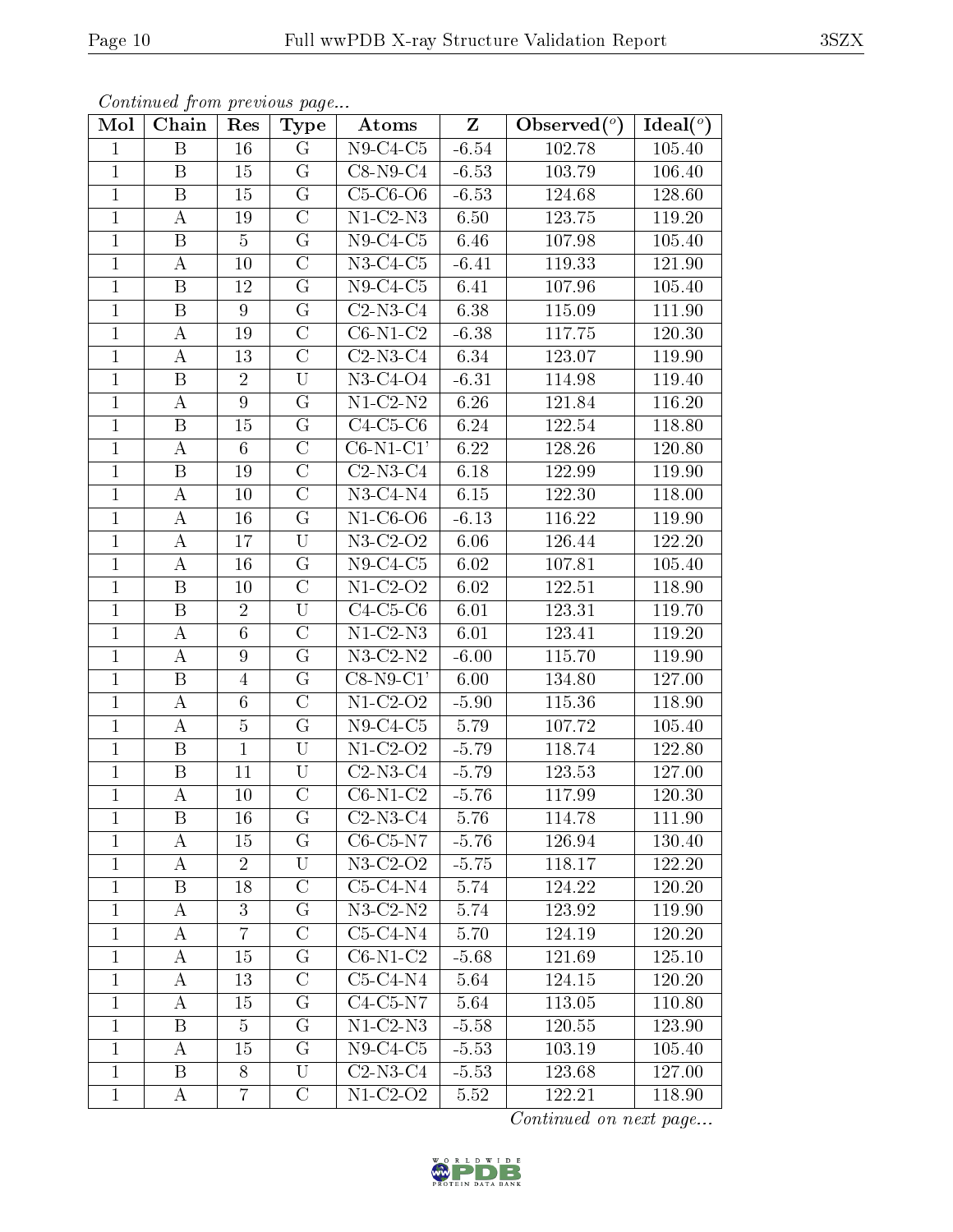| Mol            | Chain                   | Res             | <b>Type</b>             | Atoms                        | $\mathbf{Z}$      | Observed $(°)$ | Ideal $(°)$ |
|----------------|-------------------------|-----------------|-------------------------|------------------------------|-------------------|----------------|-------------|
| $\mathbf{1}$   | B                       | $\overline{3}$  | $\overline{G}$          | $C8-N9-C1'$                  | $\overline{5.52}$ | 134.18         | 127.00      |
| $\overline{1}$ | $\mathbf B$             | $6\phantom{.}$  | $\overline{C}$          | $\overline{\text{N1-C2-O2}}$ | 5.52              | 122.21         | 118.90      |
| $\mathbf{1}$   | $\overline{B}$          | $\overline{5}$  | $\overline{G}$          | $C8-N9-C4$                   | $-5.50$           | 104.20         | 106.40      |
| $\mathbf{1}$   | $\bf{A}$                | $\overline{9}$  | $\overline{G}$          | $\overline{\text{C2-N3-C4}}$ | $\overline{5.45}$ | 114.62         | 111.90      |
| $\mathbf{1}$   | $\mathbf B$             | 14              | $\overline{\mathrm{U}}$ | N3-C4-O4                     | $-5.42$           | 115.60         | 119.40      |
| $\mathbf{1}$   | B                       | 11              | $\mathbf U$             | N3-C2-O2                     | 5.41              | 125.99         | 122.20      |
| $\mathbf{1}$   | $\bf{A}$                | $\overline{5}$  | G                       | $C4-C5-N7$                   | $-5.39$           | 108.65         | 110.80      |
| $\mathbf{1}$   | $\overline{B}$          | $\overline{3}$  | $\overline{G}$          | $C4-N9-C1'$                  | $-5.39$           | 119.50         | 126.50      |
| $\mathbf{1}$   | $\, {\bf B}$            | 12              | G                       | $C8-N9-C4$                   | $-5.37$           | 104.25         | 106.40      |
| $\overline{1}$ | $\overline{\mathrm{B}}$ | $\overline{13}$ | $\overline{C}$          | $N3-C4-C5$                   | $-5.36$           | 119.76         | 121.90      |
| $\overline{1}$ | $\bf{A}$                | $\overline{4}$  | G                       | $C5-C6-N1$                   | 5.35              | 114.17         | 111.50      |
| $\overline{1}$ | $\overline{\mathrm{B}}$ | $\overline{9}$  | $\overline{G}$          | $N1-C2-N3$                   | $-5.30$           | 120.72         | 123.90      |
| $\mathbf{1}$   | B                       | $16\,$          | $G\$                    | $C4-C5-N7$                   | 5.28              | 112.91         | 110.80      |
| $\mathbf{1}$   | $\bf{A}$                | 18              | $\overline{C}$          | $\overline{\text{N3-C4-C5}}$ | $-5.26$           | 119.80         | 121.90      |
| $\overline{1}$ | $\overline{A}$          | 18              | $\overline{C}$          | $N1-C2-O2$                   | 5.21              | 122.02         | 118.90      |
| $\mathbf{1}$   | $\bf{A}$                | $\overline{4}$  | $\overline{G}$          | $C6-N1-C2$                   | $-5.20$           | 121.98         | 125.10      |
| $\overline{1}$ | $\overline{\mathrm{B}}$ | $\overline{8}$  | $\overline{\mathrm{U}}$ | $C5-C4-O4$                   | 5.17              | 129.00         | 125.90      |
| $\overline{1}$ | $\boldsymbol{A}$        | 11              | $\overline{\mathrm{U}}$ | $\overline{\text{N1-C2-N3}}$ | $5.16\,$          | 118.00         | 114.90      |
| $\mathbf{1}$   | $\, {\bf B}$            | 16              | G                       | $C5-C6-N1$                   | $5.15\,$          | 114.08         | 111.50      |
| $\mathbf{1}$   | $\bf{A}$                | 19              | $\overline{C}$          | $C4-C5-C6$                   | 5.12              | 119.96         | 117.40      |
| $\mathbf{1}$   | $\bf{A}$                | 13              | $\rm C$                 | $N1-C2-O2$                   | $5.10\,$          | $121.96\,$     | 118.90      |
| $\mathbf{1}$   | $\bf{A}$                | $\overline{3}$  | G                       | $C8-N9-C1'$                  | $5.10$            | 133.62         | 127.00      |
| $\mathbf{1}$   | $\bf{A}$                | $\overline{4}$  | G                       | $C6-C5-N7$                   | $-5.09$           | 127.34         | 130.40      |
| $\overline{1}$ | $\bf{A}$                | $\overline{3}$  | $\overline{G}$          | $\overline{\text{N1-C2-N2}}$ | $-5.09$           | 111.62         | 116.20      |
| $\overline{1}$ | $\bf{A}$                | $\overline{5}$  | $\overline{G}$          | $\overline{\text{C8-N9-C1}}$ | 5.05              | 133.56         | 127.00      |
| $\mathbf{1}$   | $\mathbf B$             | $\overline{2}$  | $\overline{\mathrm{U}}$ | $N3-C4-C5$                   | $-5.04$           | 111.58         | 114.60      |
| $\mathbf{1}$   | $\, {\bf B}$            | 14              | $\overline{\mathrm{U}}$ | $C2-N1-C1'$                  | $-5.03$           | 111.67         | 117.70      |
| $\mathbf{1}$   | $\boldsymbol{A}$        | $\mathbf{1}$    | $\overline{\mathrm{U}}$ | $C5-C4-O4$                   | $-5.01$           | 122.90         | 125.90      |
| $\mathbf{1}$   | $\, {\bf B}$            | 13              | $\overline{\rm C}$      | $N1-C2-O2$                   | $-5.00$           | 115.90         | 118.90      |

There are no chirality outliers.

There are no planarity outliers.

### 5.2 Too-close contacts (i)

In the following table, the Non-H and H(model) columns list the number of non-hydrogen atoms and hydrogen atoms in the chain respectively. The H(added) column lists the number of hydrogen atoms added and optimized by MolProbity. The Clashes column lists the number of clashes within the asymmetric unit, whereas Symm-Clashes lists symmetry related clashes.

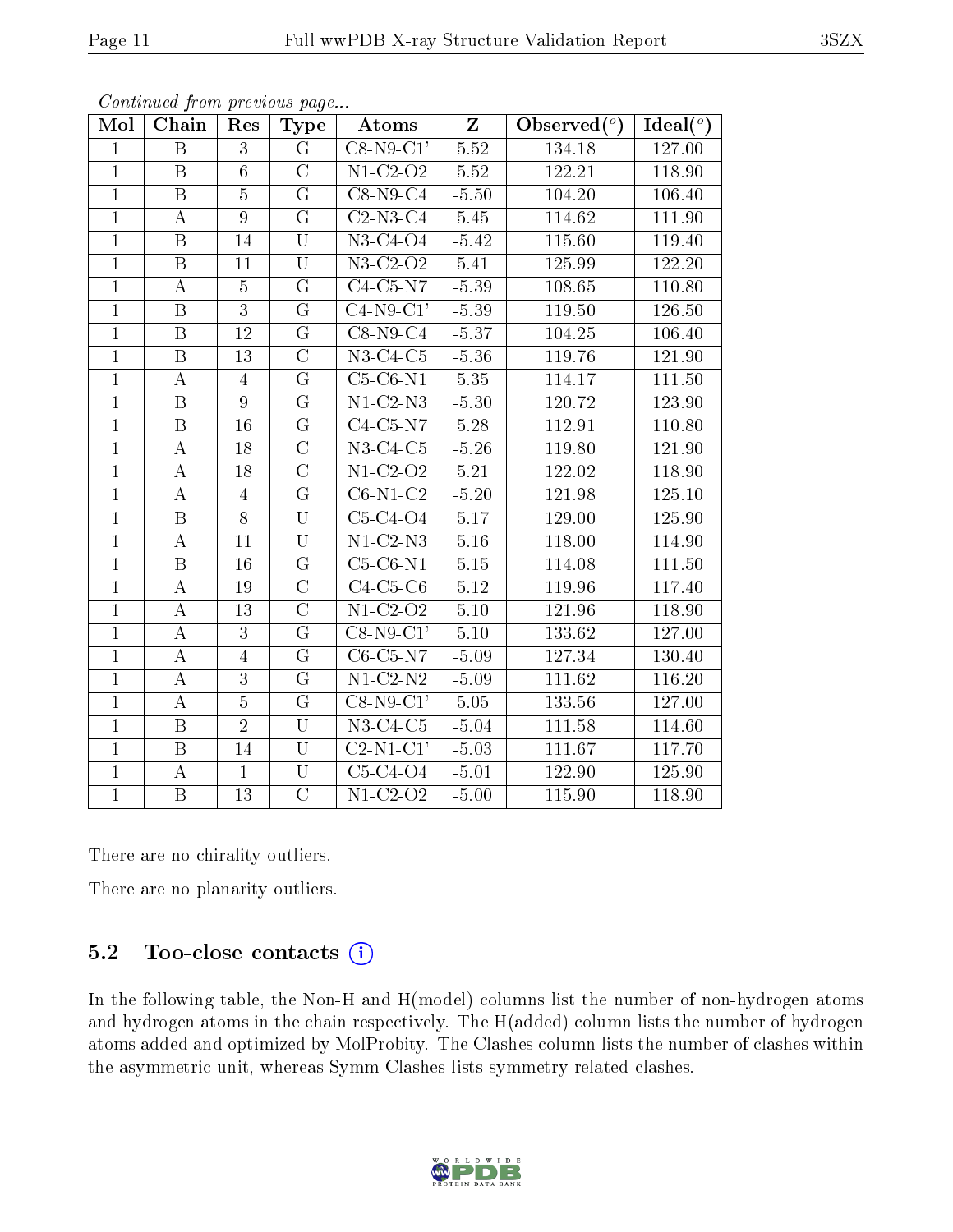|  |     |     |     | Mol   Chain   Non-H   H(model)   H(added)   Clashes   Symm-Clashes |
|--|-----|-----|-----|--------------------------------------------------------------------|
|  | 401 | 204 | 204 |                                                                    |
|  | 401 | 204 | 204 |                                                                    |
|  | 26  |     |     |                                                                    |
|  | າາ  |     |     |                                                                    |
|  | 850 | 108 | 408 |                                                                    |

The all-atom clashscore is defined as the number of clashes found per 1000 atoms (including hydrogen atoms). The all-atom clashscore for this structure is 4.

All (5) close contacts within the same asymmetric unit are listed below, sorted by their clash magnitude.

| Atom-1           | Atom-2           | Interatomic<br>distance $(\AA)$ | Clash<br>overlap<br>(A) |  |
|------------------|------------------|---------------------------------|-------------------------|--|
| 1:A:12:G:O2'     | 1: A: 13: C: H5' | 2.15                            | 0.46                    |  |
| 1: A: 16: G: C2' | 1:A:17:U:H5'     | 2.45                            | 0.46                    |  |
| 1:A:12:G:C2'     | 1:A:13:C:H5'     | 2.46                            | 0.45                    |  |
| 1: A: 15: G:H1   | 1:B:7:C:H42      | 1.68                            | 0.42                    |  |
| 1:A:2:U:H2'      | 1: A:3: G:O4'    | 2.20                            | 0.42                    |  |

All (2) symmetry-related close contacts are listed below. The label for Atom-2 includes the symmetry operator and encoded unit-cell translations to be applied.

| Atom-1      | Atom-2             | Interatomic<br>distance (A | Clash<br>overlap (Å |  |
|-------------|--------------------|----------------------------|---------------------|--|
| 1:B:1:U:OP2 | 1: B: 19: C: O3' 6 | ' .86                      |                     |  |
| 1:A:1:U:P   | $1: A:19:C:O3'$ [8 | 2.03                       |                     |  |

#### 5.3 Torsion angles (i)

#### 5.3.1 Protein backbone (i)

There are no protein molecules in this entry.

#### 5.3.2 Protein sidechains  $\overline{1}$

There are no protein molecules in this entry.

#### 5.3.3 RNA [O](https://www.wwpdb.org/validation/2017/XrayValidationReportHelp#rna)i

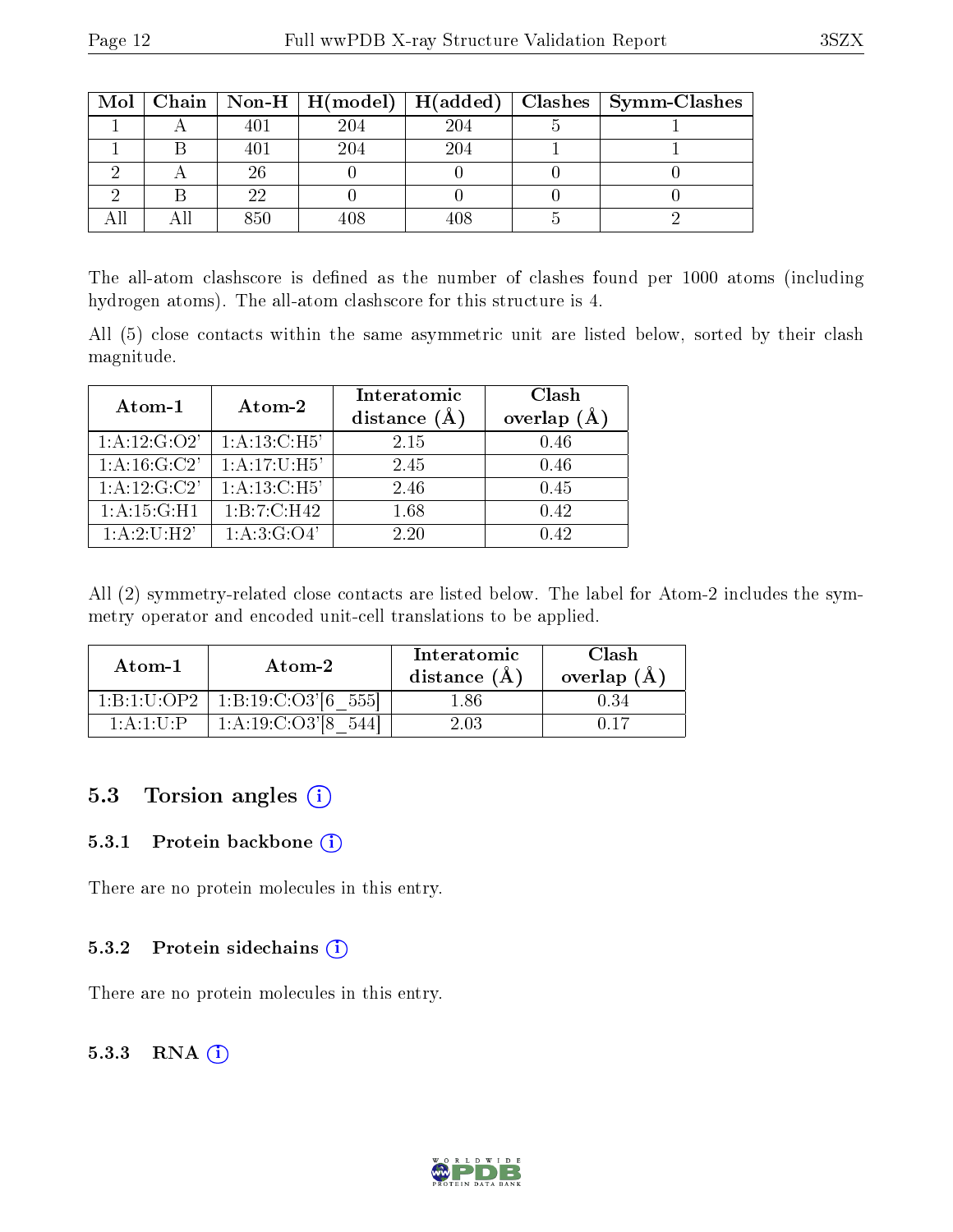| Mol | Chain | Analysed         | <b>Backbone Outliers   Pucker Outliers</b> |  |
|-----|-------|------------------|--------------------------------------------|--|
|     |       | $18/19(94\%)$    | $2(11\%)$                                  |  |
|     |       | $18/19(94\%)$    |                                            |  |
|     |       | $36/38$ $(94\%)$ | 2(5%)                                      |  |

All (2) RNA backbone outliers are listed below:

| Mol | Chain | $\operatorname{Res}$ | L'ype |
|-----|-------|----------------------|-------|
|     |       |                      |       |
|     |       |                      |       |

There are no RNA pucker outliers to report.

#### 5.4 Non-standard residues in protein, DNA, RNA chains (i)

There are no non-standard protein/DNA/RNA residues in this entry.

#### 5.5 Carbohydrates (i)

There are no carbohydrates in this entry.

#### 5.6 Ligand geometry (i)

There are no ligands in this entry.

#### 5.7 [O](https://www.wwpdb.org/validation/2017/XrayValidationReportHelp#nonstandard_residues_and_ligands)ther polymers  $(i)$

There are no such residues in this entry.

#### 5.8 Polymer linkage issues (i)

There are no chain breaks in this entry.